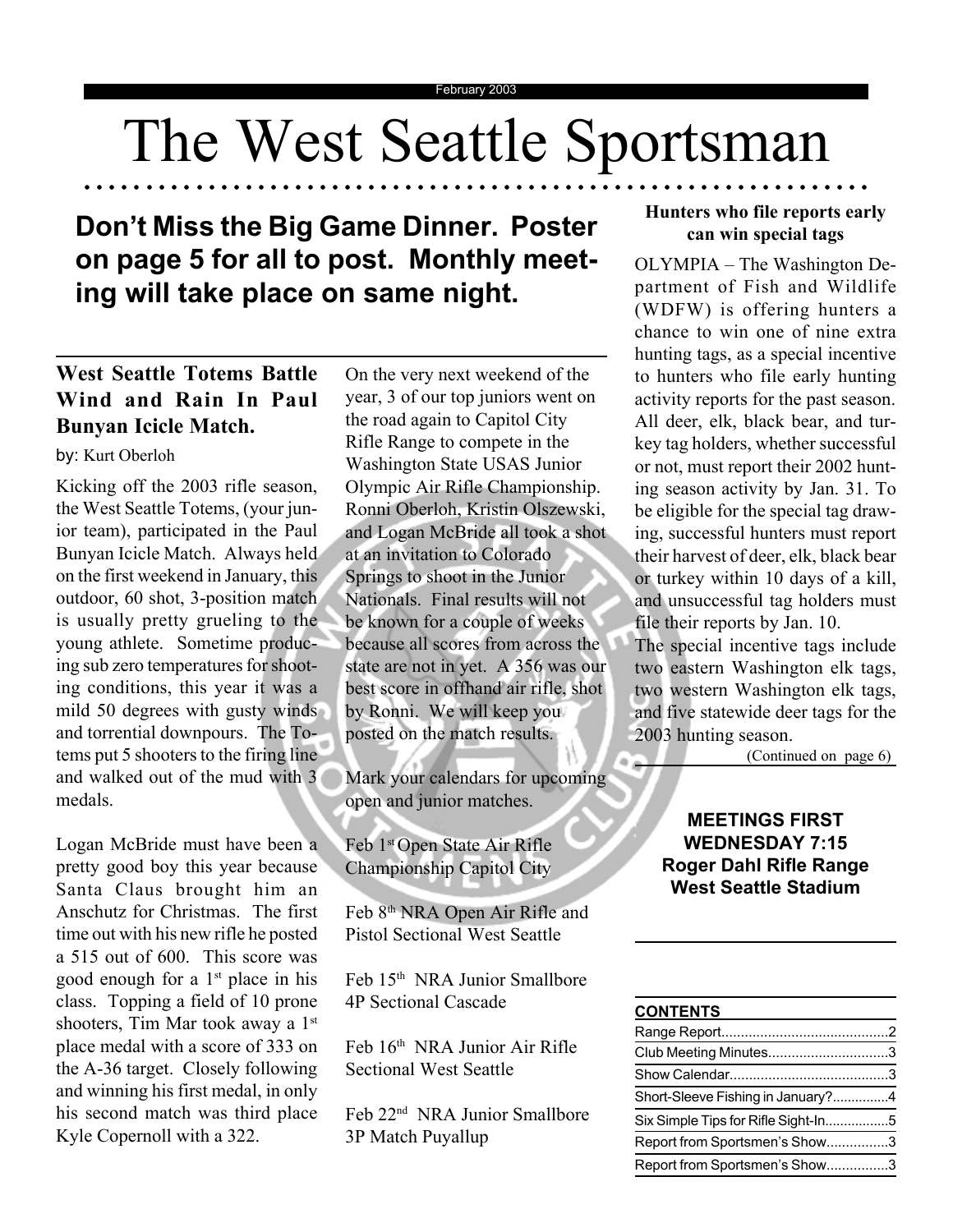#### February 2003

#### **RANGE REPORT January 22, 2003**

Next years dates for the Hunter Education classes have been submitted. They are February 20, 22,  $& 23$ , August 21, 23, & 24, September 4, 6, & 7. Gary, Richard, Steve and any others interested in being an instructor mark your calendar.

We have now received two grants for use on the range. The first one is for \$5000.00. We have to match this with cash. The work must be completed by June 2003. We can start now on this one.

The second one is the IAC for \$70000.00+. We received a statement from the Parks Department agreeing to the ten years. We should have a signed copy in March 1 sent their letter to the IAC but have not received the signed contract. They put up half the 70K and we put the other half in cash, donated labor and equipment. Looks like it might be time to go to work. Work has started, hole in the wall, location for the concrete pads are being prepared.

The Fourth air pistol match is over. Rob had ten shooters show up. The next match is on February 8-9, 2003. This is a NRA sectional match combined with a air rifle match.



The West Seattle Sportsmen's Club was founded in 1934 by a group of fourteen men who had the foresight to see that sportsmen, in a united group, would present views, be better heard and achieve goals that were not possible when action as unorganized individuals. The ambitions of these charger members, who strove for the propagation of wildlife and habitat as well as the conservation of all our natural resources, has proven prophetic, for today multitudes of individuals and sporting groups are carrying on the job of conserving the remaining outdoor assets of natural America. The West Seattle Sportsmen's Club helps lead in this fight in the state of Washington. A member has the opportunity to join others in formulating club action in achieving and maintaining these goals.

However, "all work and no play" is not the format of the club. Many events are spaced throughout the year to insure a member many chances to participate in sportsmen's activities. For \$25, what more could a man ask than the opportunity to go salmon fishing with a group of his friends on a charter boat, fresh water fishing with other members and their families, have a salmon bake, a clam feed, or attend a banquet especially for the ladies. But there's more - he can shoot on the club range, go rabbit hunting, and if nothing else, should get \$15 worth just by watching the kids of the community have a real ball at the Kid's Fishing Derby. To sum it all up, a guy gets at least a hundred dollars worth of fun out of a year's membership.

| <b>MEMBERSHIP APPLICATION</b><br>WEST SEATTLE SPORTSMEN'S CLUB                                                                                                                                                                                                                                                    |  |
|-------------------------------------------------------------------------------------------------------------------------------------------------------------------------------------------------------------------------------------------------------------------------------------------------------------------|--|
| Date                                                                                                                                                                                                                                                                                                              |  |
| I, I, University of Termin and Conservation of game birds, game animals,                                                                                                                                                                                                                                          |  |
|                                                                                                                                                                                                                                                                                                                   |  |
| and fish in the State of Washington, do hereby apply for membership in the WEST                                                                                                                                                                                                                                   |  |
| SEATTLE SPORTSMEN'S CLUB and tender herewith the sum of \$ in                                                                                                                                                                                                                                                     |  |
| payment of one year's dues.                                                                                                                                                                                                                                                                                       |  |
| "I solemnly swear that I will abide by the Constitution and By-Laws of the West<br>Seattle Sportsmen's Club and help in its up-building and I will not willfully disobey<br>the Game Laws wherever I fish or hunt. I will always be a true sportsman both in<br>the field and to my brother members at all times. |  |
| Signed                                                                                                                                                                                                                                                                                                            |  |
| Street Address                                                                                                                                                                                                                                                                                                    |  |
| $City$ and $f$ and $f$ and $f$ and $f$ and $f$ and $f$ and $f$ and $f$ and $f$ and $f$ and $f$ and $f$ and $f$ and $f$ and $f$ and $f$ and $f$ and $f$ and $f$ and $f$ and $f$ and $f$ and $f$ and $f$ and $f$ and $f$ and $f$ a<br>. $Zip$                                                                       |  |
| Phone<br>the control of the control of the control of the control of the control of                                                                                                                                                                                                                               |  |
| Recommended by                                                                                                                                                                                                                                                                                                    |  |
|                                                                                                                                                                                                                                                                                                                   |  |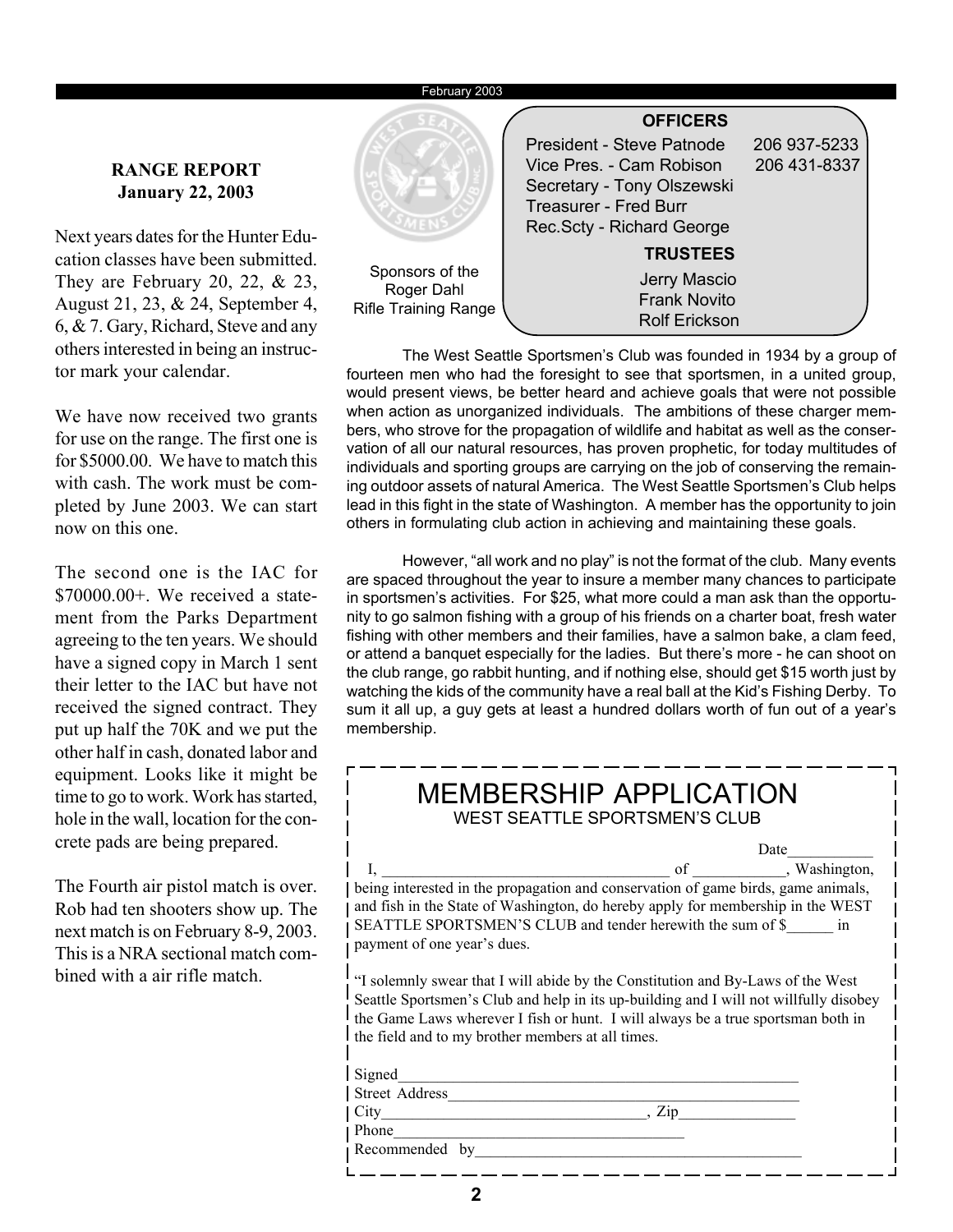#### **Report from Washington Sportsmen's Show**<br>by Darrell Kirk<br>**Show Calendar** by Darrell Kirk

Larry Gonczy has fished Lake Washington for over 20 years and is an expert on its Smallmouth Bass and Perch populations. At the Sportsmen's Show, Larry presented a great deal of underwater video footage that showed just how important a fishery this 22,000 acre lake is and how big these fish can get.

Crawdads as big a small lobsters, 2 - 2.5 pound monster Perch, and large schools of Smallmouth Bass were all shown courtesy of Larry's years of mapping and videotaping Lake Washington's bottom. For reference, a very large Rapalla lure was trailed along behind the underwater camera to record fish response. Watching the monster Perch follow after this lure for hundreds of yards was amazing. Some of the schools the camera traveled through had over 500 Perch. The Smallmouth bass footage also yielded very valuable information on their feeding habits and habitat. Larry also had footage that showed small Perch moving about below large schools of Smallmouth bass without incident. He noted after viewing the footage closely that the Perch knew when the Smallmouth were feeding and when it was safe to travel among them.



DOH Shellfish Red Tide Hotline

1-800-562-5632

**Pacific Northwest Sportsmen's Show® February 5 - 9, 2003 Portland Expo Center Portland, Oregon**

**Tacoma Dome Boat Show; Feb 26-Mar 2, 2003; Tacoma Dome, Tacoma Contact: (253) 756-2121 Website: www.tacomadomeboatshow.com**

#### **Club Officers Meeting Minutes for 1-22-03**

Officers in attendance: President - Steve Patnode Secretary. - Tony Olszewski Treasurer - Fred Burr Rec. Secretary - Richard George

Trustees Present Frank Novito Rolf Erickson

Meeting was called to order. Update on Big Game dinner was given and all is going on track. A flyer is to be provided with newsletter for individuals to post if they can to help advertise dinner.

New Club Web site was discussed. The name most liked seemed to be "www.westseattlesportsmen.org". Further discussion was put as to whether we should put newsletter on web or not. Most seemed in favor but thought we would drop the financial statement for the newsletter and have it available at the club meetings. We are close to being able to get the web site going look for it in about a month.

Fred mentioned the next Hunter education class is full.

The Craw fishing trip for February is postponed until May due to Craw Fishing season restrictions.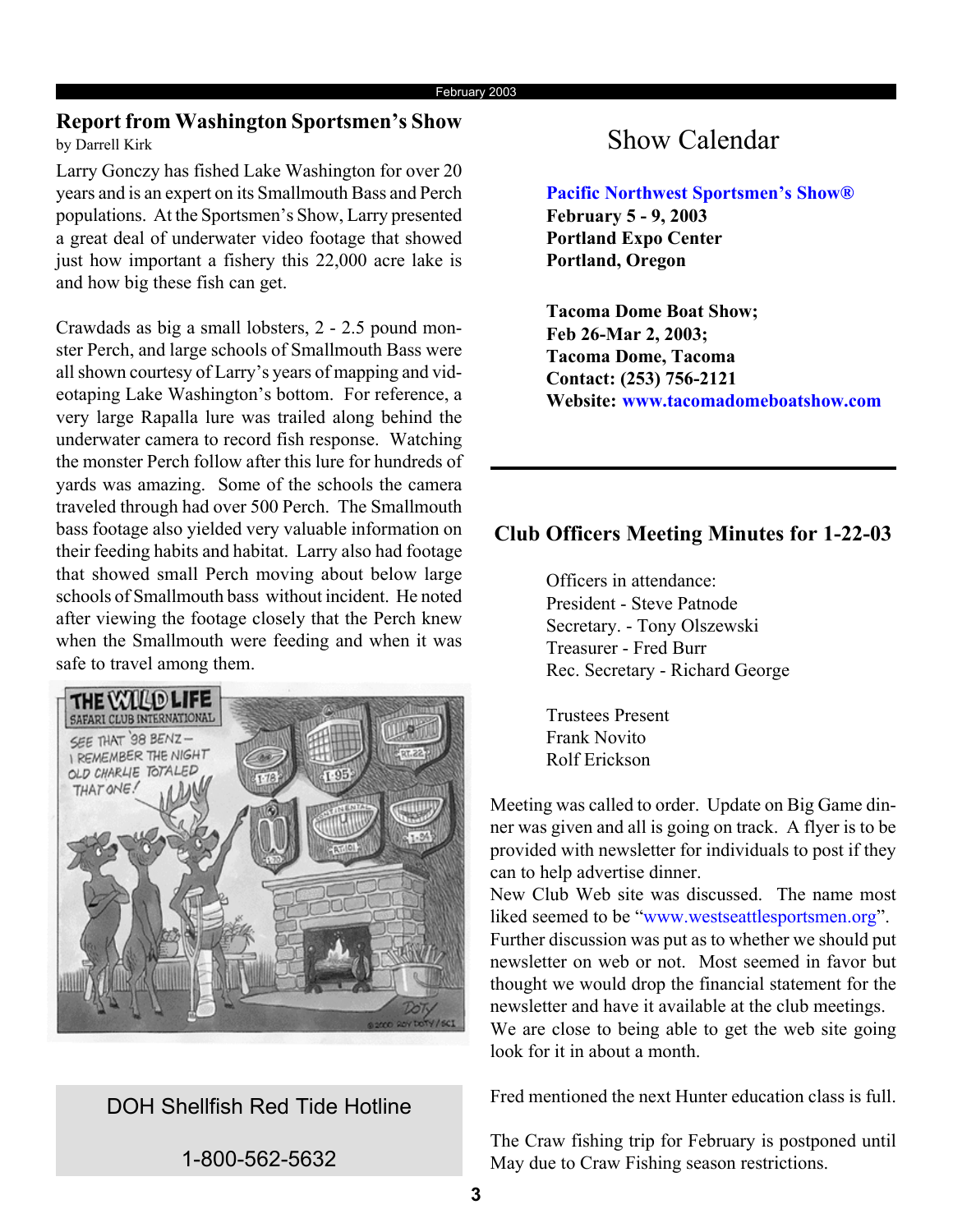### Short-Sleeve Fishing in January? by Larry Gonczy

One of the advantages in working a booth at the annual Sportsmen's Shows is getting to meet other vendors and their representatives. As a pro staffer for the G. Loomis line of bass and walleye rods, I happened to meet a colleague who was an expert in salmon and steelhead fishing. "Bass, eh? I haven't had much time for short sleeve fishing!" Well, I broke out laughing immediately. Bass fishing has been referred to with various forms of slang, from "lip ripping" to "hog hunting", but "short sleeve fishing" was a new one on me!

Obviously, my fellow fisherman's impression of bass fishing consisted of hot summer days on lily pad filled lakes. Noticing a raised eyebrow when I mentioned that I fished for bass year round, I felt obliged to illustrate this startling revelation with a fishing story.

Several winters back I had been telling Troy Apple, then manager of Auburn Sports and Marine, how good the winter smallmouth fishing was on Lake Sawyer. We decided to take a day off and give it a try. As luck would have it, we awoke to find snow on the ground. To make matters more challenging, it was the third straight day of below freezing temperatures. Troy's phone call was brief; "Are we still going?" I said; "Absolutely!"

Arriving at the launch ramp, we stepped from the truck to gaze upon a lake that was as smooth as glass. Correction; smooth as ice. The entire shore line was frozen. Unable to launch the boat, we decided to go to Lake Sammamish. Being a larger body of water we figured it might not be frozen. We were right.

After launching our boat we started motoring up the ice cold lake. Where to start? Faced with colder water temperatures and a different body of water, I was not sure the same patterns and tactics I had been using on Lake Sawyer would work here on Lake Sammamish. But we had to begin somewhere, so we pulled up to a small point on the east side of the lake.

With chilled fingers we rigged 1/4 oz. jigs with Kalin's 4 inch finesse worms and began a slow controlled drift across the tip of the point. Reflecting on the previous week's experience, I suggested we start at depths of 25-30 feet. On our first pass both our rods arched as identical 2-1/2 lb. smallmouths came to the surface. Within an hour and a half we put 6 fish in the boat, the largest just over 3 1/2 pounds. Tempted to stay, we opted instead to see if this pattern would hold true on other parts of the lake.

ridge. It appeared to run for a hundred yards or so, topping out at 25 feet . Within minutes another smallmouth surrendered to our pattern. During a pause in the action, I found myself reminiscing about a bass fishing clinic I had attended several years ago. "If you find yourself in a 'successful pattern' situation," suggested the speaker, "take advantage of it. Purposely deviate from the pattern, trying different lures, sizes, or presentations." The challenge was to see if an angler can isolate the specific factors contributing to their success.

I suspected the slow methodical retrieve we were using might be one of those keys, and this seemed like the perfect time to put it to the test. I told my partner to continue fishing the same pattern. I decided to try the more traditional style of hopping or swimming the bait back. The test resulted in the next three fish finding their way to the boat via my partner. My patient experimentation screeched to a halt. After all, there is only so much experimenting a guy can do when his partner is announcing, "I've got another one!"

Since then, I have spent many chilly but fruitful days fishing the same patterns and techniques on Lake Washington. There is, however, one major difference: the fish run a lot larger! New Year's Day 1996 found my partner and I launching the boat at Gene Coulon Park while most of Western Washington's fishing population were still in bed recovering from the previous night's celebrations. Having positioned ourselves over one of the many small points in deeper water, we let our jigs settle to the bottom. Halfway through the telling of a tall fish tale, I am interrupted from down below. It's only 7:30 a.m., but I'm hooked up with a big one!

"Do you need a net?" my partner asks. Our first glance at the fish sends him scrambling for the net. Several rod bending surges later, a 5 lb. 4 oz. smallmouth finally surrenders to get his picture taken, and is then quickly released. It was to prove to be another great day of winter fishing. (Of the seven fish landed, only one of them went under 3 pounds!)

As I look back over the last ten years of winter fishing, several factors have consistently led to successful days on the water. Location, being number one. Look for points, large or small, as long as they are surrounded by deep water. If these points happen to have rock piles, old debris from past dumping, or just changes from hard to soft bottoms, these are key spots.

After a short ride, we found ourselves over a sunken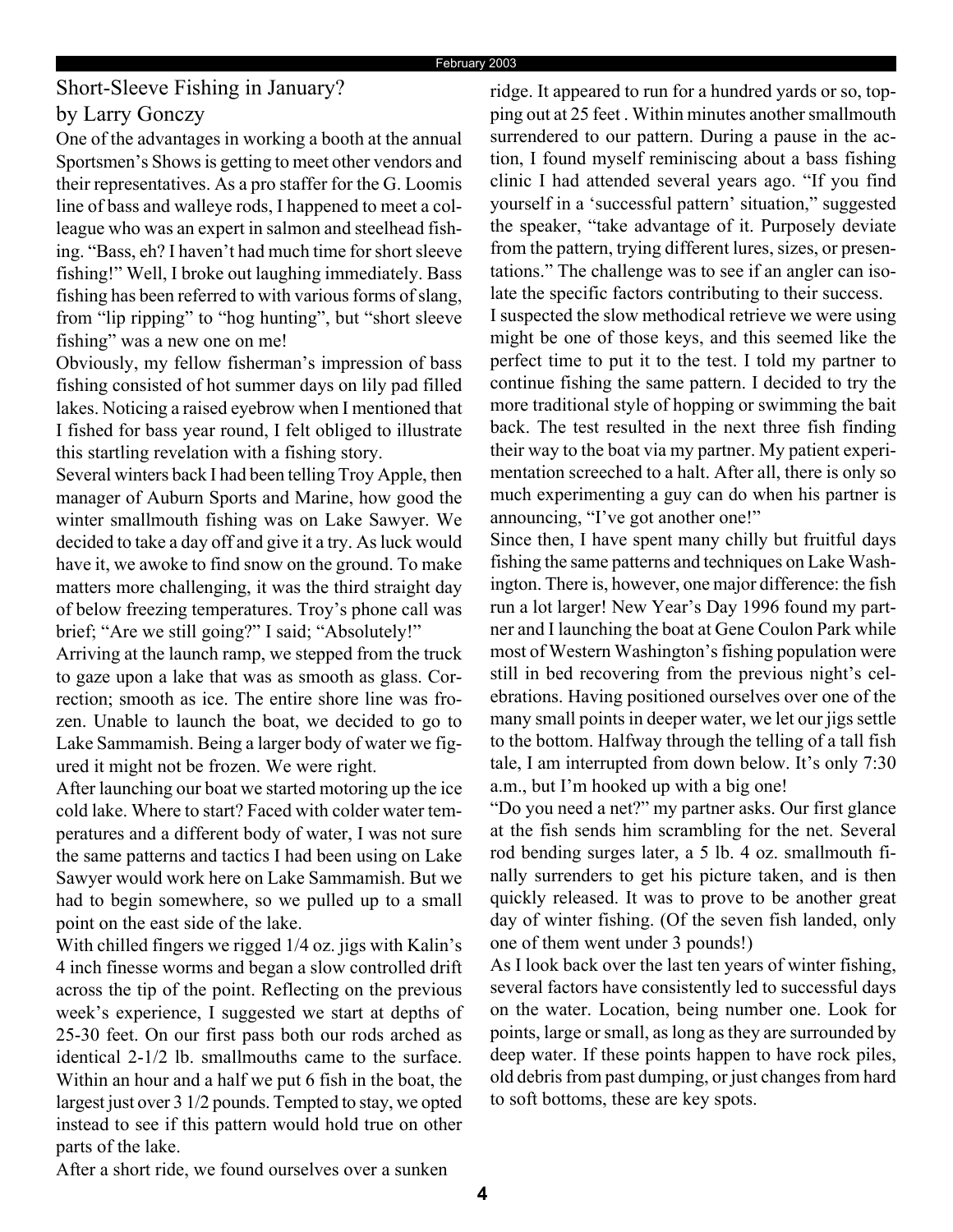# Big Game Dinner February 7, 2003

West Seattle American Legion Hall

Join us for the dinner of a lifetime at the annual West Seattle Sportsmen's Club "Big Game Dinner" Social hour and appetizers start at 6:00PM, and main courses served at 7:00PM.

Here's a sampling of dishes to be served:

Deer Roast Ribs Venison Meatloaf Deer Stew over Polenta Pheasant Sausage with Potatoes **Halibut** Mashed Potatoes and Gravy Rattlesnake

Rolls, Salad Fried Squid Frog Legs Smoked Salmon **Venison** Summer Sausage Smelt Alligator

Cost of the event is \$15 for adults, and children under 14 are free. Door prize and raffle prizes will be awarded during the dinner. Space is limited for this annual sellout event so reserve your seats today!

For more information please contact: Jerry Mascio (206)954-1250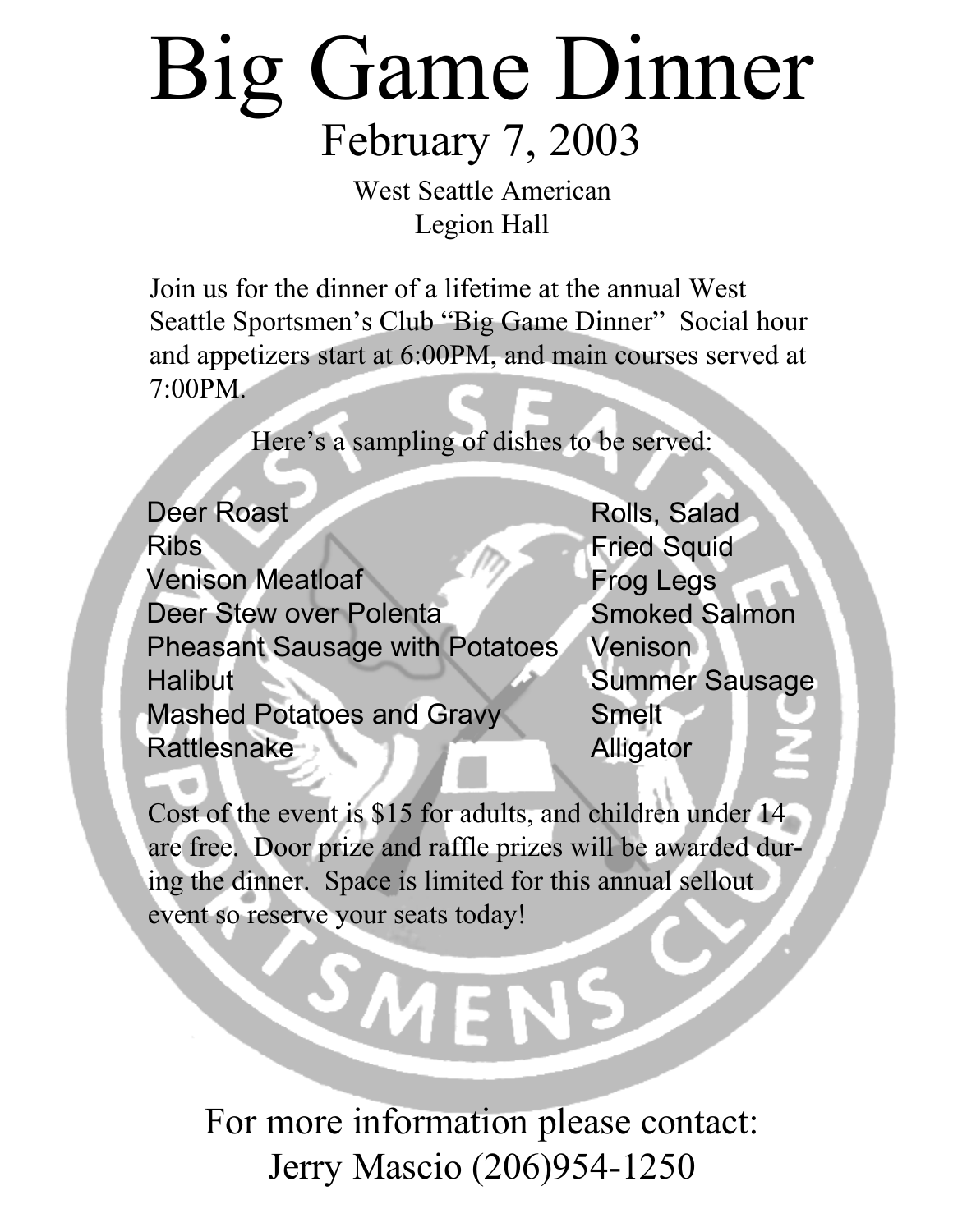(Continued from page 1.)

The drawing is set for March, and winners will be notified by WDFW.

The season for tag winners runs Sept. 1 to Dec. 31 in any unit open for general season or permit hunts, except Private Lands Wildlife Management Areas and Game Management Units 485 and 157, and those GMUs not open to branch-antlered bull elk hunting.

Tag winners must purchase their incentive tag for \$21.90, and can also purchase regular big-game hunting licenses.

Dave Ware, WDFW game division manager, said the special tags are intended to provide an incentive for early reporting to avoid a last-minute rush before the Jan. 31 hunter report deadline.

This is the second year of the reporting requirement for all deer, elk, black bear, and turkey hunters, a move intended to improve the state's harvest statistics.

Ware said hunters have been strong supporters of mandatory reporting, according to opinion surveys and public comments collected over the past few years. "The agency's new license system makes reporting relatively easy for big-game hunters," Ware said.

Hunters can file harvest reports by calling a toll-free automated message line, 1-877-945-3492, or via the Internet at http://www.fishhunt.dfw.wa.gov.

Hunters should have their Washington Interactive Licensing Database (WILD) number available before attempting to file a report either by phone or Internet. WILD numbers are printed on all hunting license documents. Hunters will need to know which GMUs they hunted. Details of the reporting requirements are on page seven of the 2002 "Big Game Hunting Seasons and Rules" pamphlet, and a GMU map is on pages 54-55.



West Seattle Sportsman's Club P.O. Box 16258 Seattle, WA 98116



First Class Mail